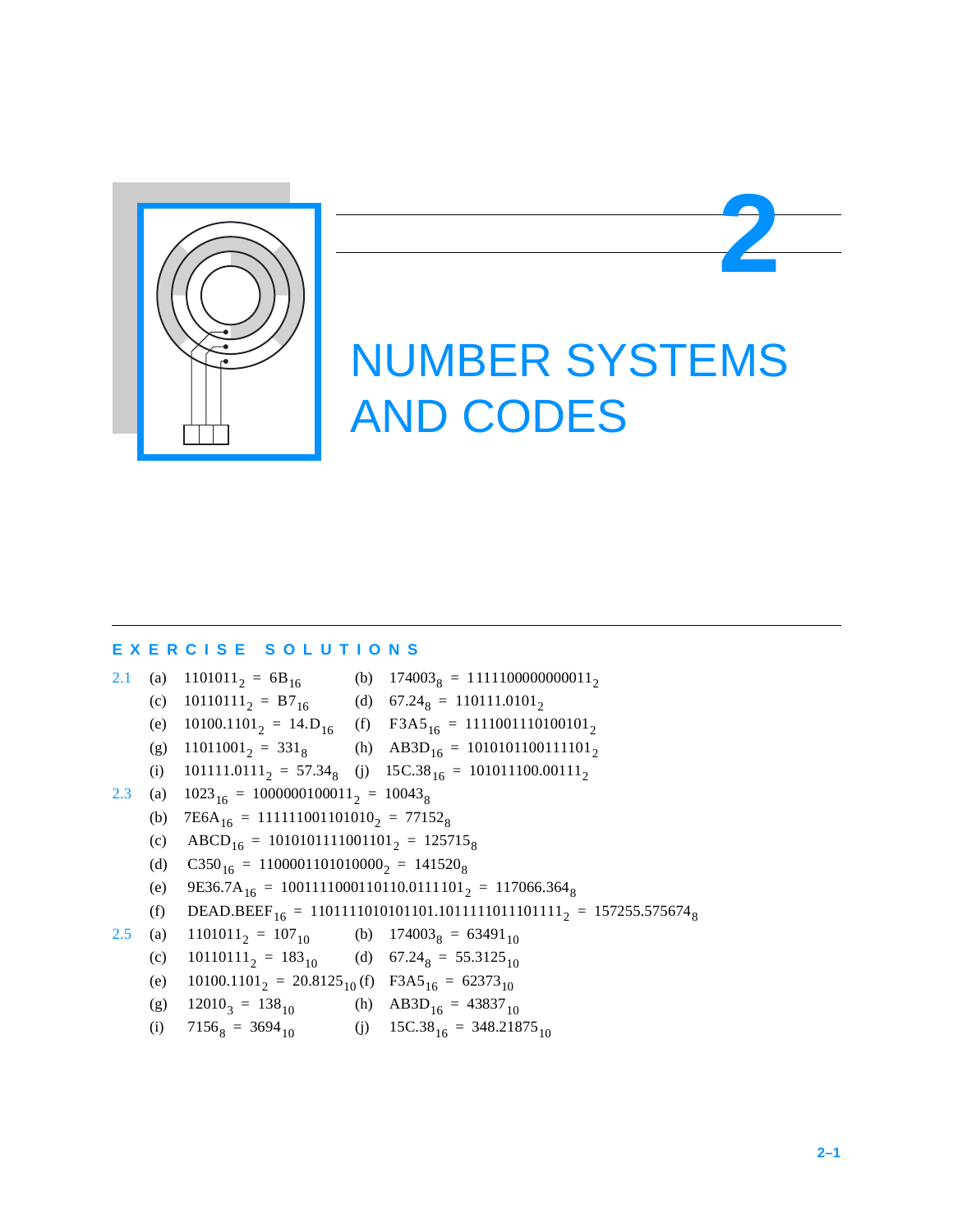## **2–2** DIGITAL CIRCUITS

| 2.6        | (a) | $125_{10} = 1111101_{2}$                      | (b)      | $3489_{10} = 6641_{8}$            |                 |             |          |          |
|------------|-----|-----------------------------------------------|----------|-----------------------------------|-----------------|-------------|----------|----------|
|            | (c) | $209_{10} = 11010001_2$                       | (d)      | $9714_{10} = 22762_8$             |                 |             |          |          |
|            | (e) | $132_{10} = 1000100_2$                        | (f)      | $23851_{10} = 5D2B_{16}$          |                 |             |          |          |
|            | (g) | $727_{10} = 10402_5$                          | (h)      | $57190_{10} = DF66_{16}$          |                 |             |          |          |
|            | (i) | $1435_{10} = 2633_8$                          | (j)      | $65113_{10}$ = FE59 <sub>16</sub> |                 |             |          |          |
| 2.7        | (a) | (b)<br>1100010                                | 1011000  | (c)                               | $111111110$ (d) | 11000000    |          |          |
|            |     | 110101                                        | 101110   | 11011101                          |                 | 1110010     |          |          |
|            |     | $+ 11001$<br>$-100101$                        |          | $+ 1100011$                       |                 | $+ 1101101$ |          |          |
|            |     | 1001110                                       | 1010011  | 101000000                         |                 | 11011111    |          |          |
| $2.10$ (a) |     | 1372<br>(b)                                   | 4F1A5    | F35B<br>(c)                       | (d)             | 1B90F       |          |          |
|            |     | $+$ B <sub>8</sub> D <sub>5</sub><br>$+ 4631$ |          | $+ 27E6$                          | $+$ C44E        |             |          |          |
|            |     | 59A3                                          | 5AA7A    | 11B41                             |                 | 27D5D       |          |          |
| 2.11       |     |                                               |          |                                   |                 |             |          |          |
|            |     | decimal                                       | $+18$    | $+115$                            | $+79$           | $-49$       | $-3$     | $-100$   |
|            |     | signed-magnitude                              | 00010010 | 01110011                          | 01001111        | 10110001    | 10000011 | 11100100 |
|            |     | two's-magnitude                               | 00010010 | 01110011                          | 01001111        | 11001111    | 11111101 | 10011100 |
|            |     | one's-complement                              | 00010010 | 01110011                          | 01001111        | 11001110    | 11111100 | 10011011 |

2.18

$$
h_j = \sum_{i=0}^{3} b_{4j+i} \cdot 2^{j}
$$
  
Therefore,  

$$
B = \sum_{i=0}^{4n-1} b_i \cdot 2^{i} = \sum_{i=0}^{n-1} h_i \cdot 16^{i}
$$

$$
-B = 2^{4n} - \sum_{i=0}^{4n-1} b_i \cdot 2^{i} = 16^{n} - \sum_{i=0}^{n-1} h_i \cdot 16^{i}
$$

Suppose a 3*n*-bit number *B* is represented by an *n*-digit octal number *Q*. Then the two's-complement of *B* is represented by the 8's-complement of *Q*.

2.22 Starting with the arrow pointing at any number, adding a positive number causes overflow if the arrow is advanced through the  $+7$  to  $-8$  transition. Adding a negative number to any number causes overflow if the arrow is not advanced through the  $+7$  to  $-8$  transition.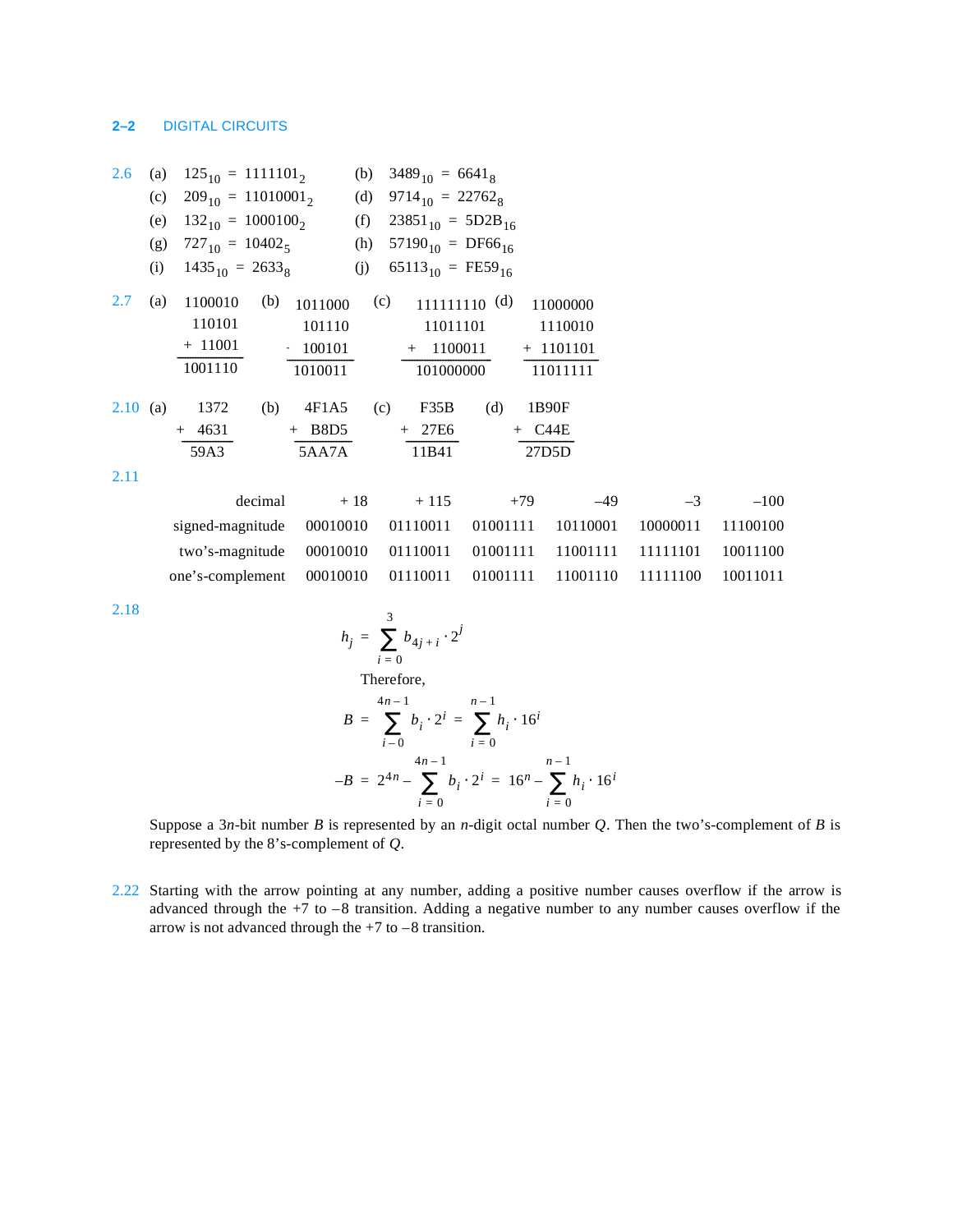2.24 Let the binary representation of X be  $x_{n-1}x_{n-2}...x_1x_0$ . Then we can write the binary representation of Y as  $x_m x_{m-1} \dots x_{1x_0}$ , where  $m = n-d$ . Note that  $x_{m-1}$  is the sign bit of Y. The value of Y is

$$
Y = -2^{m-1} \cdot x_{m-1} + \sum_{i=0}^{n-2} x_i \cdot 2^i
$$

The value of *X* is

$$
X = -2^{n-1} \cdot x_{n-1} + \sum_{i=0}^{n-2} x_i \cdot 2^i
$$
  
= -2^{n-1} \cdot x\_{n-1} + Y + 2^{m-1} \cdot x\_{m-1} + \sum\_{i=m-1}^{n-2} x\_i \cdot 2^i  
= -2^{n-1} \cdot x\_{n-1} + Y + 2 \cdot 2^{m-1} + \sum\_{i=m}^{n-2} x\_i \cdot 2^i

Case 1  $(x_{m-1} = 0)$  In this case,  $X = Y$  if and only if  $-2^{n-1} \cdot x_{n-1} + \sum_{i=m}^{n-2} x_i \cdot 2^i = 0$ , which is true if and only if all of the discarded bits  $(x_m...x_{n-1})$  are 0, the same as  $x_{m-1}$ .

Case 2  $(x_{m-1} = 1)$  In this case,  $X = Y$  if and only if  $-2^{n-1} \cdot x_{n-1} + 2 \cdot 2^{m-1} + \sum_{i=1}^{n-2} x_i \cdot 2^i = 0$ , which Case 2  $(x_{m-1} = 1)$  In this case,  $X = Y$  if and only if  $-2^{n-1} \cdot x_{n-1} + 2 \cdot 2^{m-1} + \sum_{i=m}^{n-2} x_i \cdot 2^i = 0$  is true if and only if all of the discarded bits  $(x_m \dots x_{n-1})$  are 1, the same as  $x_{m-1}$ .  $(x_m...x_{n-1})$  are 1, the same as  $x_{m-1}$ 

2.25 If the radix point is considered to be just to the right of the leftmost bit, then the largest number is  $1.11 \cdots 1$  and the 2's complement of  $D$  is obtained by subtracting it from 2 (singular possessive). Regardless of the position of the radix point, the 1s' complement is obtained by subtracting D from the largest number, which has all 1s (plural).

2.28

$$
B = -b_{n-1} \cdot 2^{n-1} + \sum_{i=0}^{n-2} b_i \cdot 2^i
$$
  

$$
2B = -b_{n-1} \cdot 2^n + \sum_{i=0}^{n-2} b_i \cdot 2^{i+1}
$$

Case 1 ( $b_{n-1} = 0$ ) First term is 0, summation terms have shifted coefficients as specified. Overflow if  $b_{n-2} = 1$ .

Case 2 ( $b_{n-1} = 1$ ) Split first term into two halves; one half is cancelled by summation term  $b_{n-2} \cdot 2^{n-1}$  if  $b_{n-2} = 1$ . Remaining half and remaining summation terms have shifted coefficients as specified. Overflow if  $b_{n-2} = 0$ .

- 2.32 001–010, 011–100, 101–110, 111–000.
- 2.34 Perhaps the designers were worried about what would happen if the aircraft changed altitude in the middle of a transmission. With the Gray code, the codings of "adjacent" alitudes (at 50-foot increments) differ in only one bit. An altitude change during transmission affects only one bit, and whether the changed bit or the original is transmitted, the resulting code represents an altitude within one step (50 feet) of the original. With a binary code, larger altitude errors could result, say if a plane changed from  $12,800$  feet  $(000100000000)$  to  $12,750$ feet  $(000011111111_2)$  in the middle of a transmission, possibly yielding a result of 25,500 feet  $(000111111111<sub>2</sub>).$